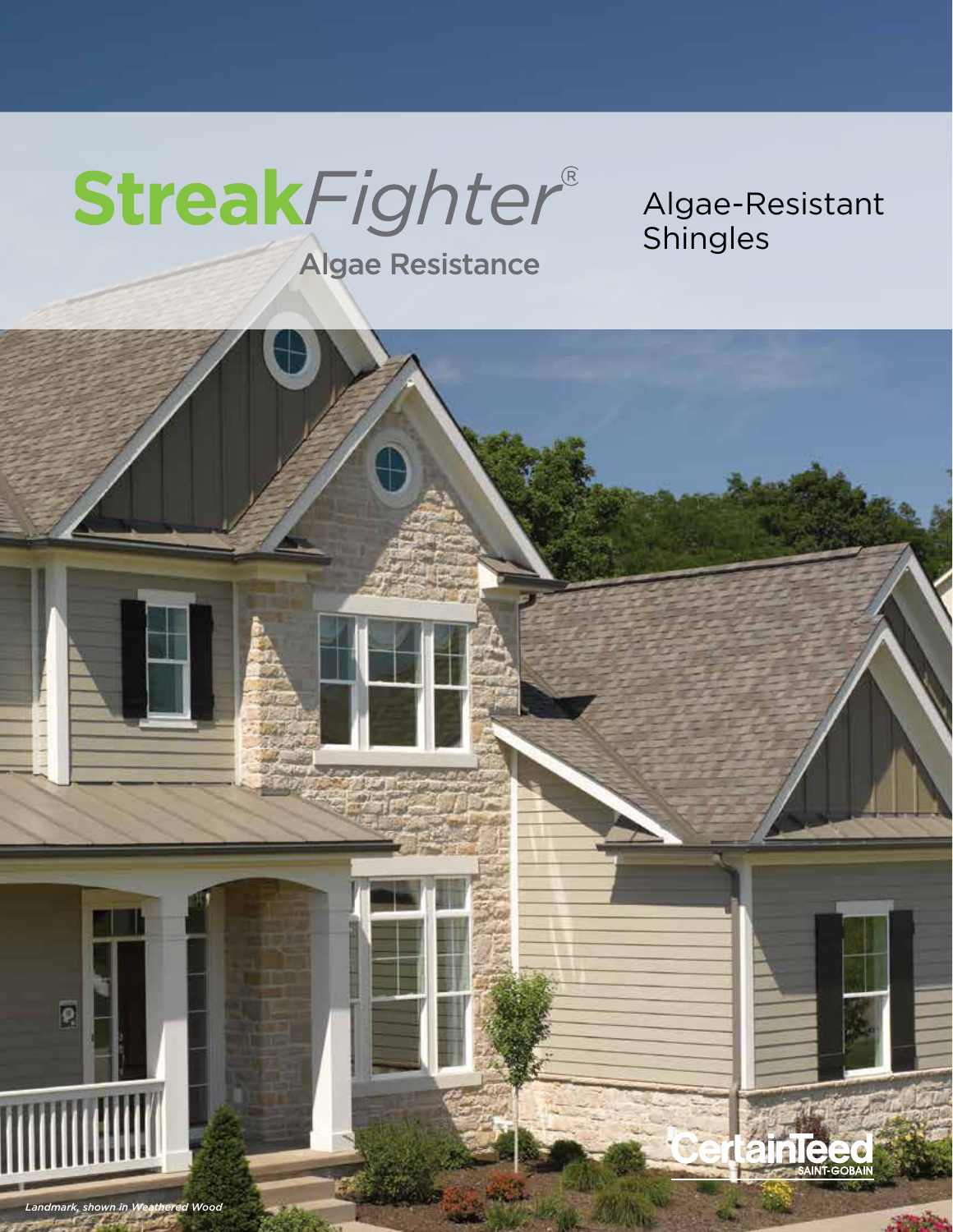# The ultimate in stain protection.

#### Take a look around at the roofs in your neighborhood. Are there dark streaks or discolored patches on the shingles?

Those streaks you see on other roofs in your neighborhood? That's algae, and it's a common eyesore on roofing throughout North America. CertainTeed's StreakFighter technology uses the power of science to repel algae before it can take hold and spread. StreakFighter's granular blend includes naturally algae-resistant copper, helping your roof maintain its curb appeal and look beautiful for years to come.

### PROTECT YOUR ROOF

Now you can stamp out unsightly black algae roof stains before they have a chance to ruin your roof's appearance thanks to CertainTeed's line of algae-resistant shingles with StreakFighter protection.

## THE ADVANTAGE

Your roof maintains its natural luster and beauty free of unsightly splotches, while providing you with the unparalleled level of performance you'd expect from a CertainTeed roof—today and for decades to come.

# **No algae, no streaks.**



## HOW DOES STREAKFIGHTER PROTECTION WORK?

To make shingles resistant to algae, a unique layer of copper oxide, an ingredient with proven algicidal properties, is placed between the mineral core and the ceramic pigment coating. These copper-containing granules are uniformly dispersed throughout the shingle's exposed surface. The copper leaches gradually over time, providing reliable, long-term protection to the shingle against algae attack.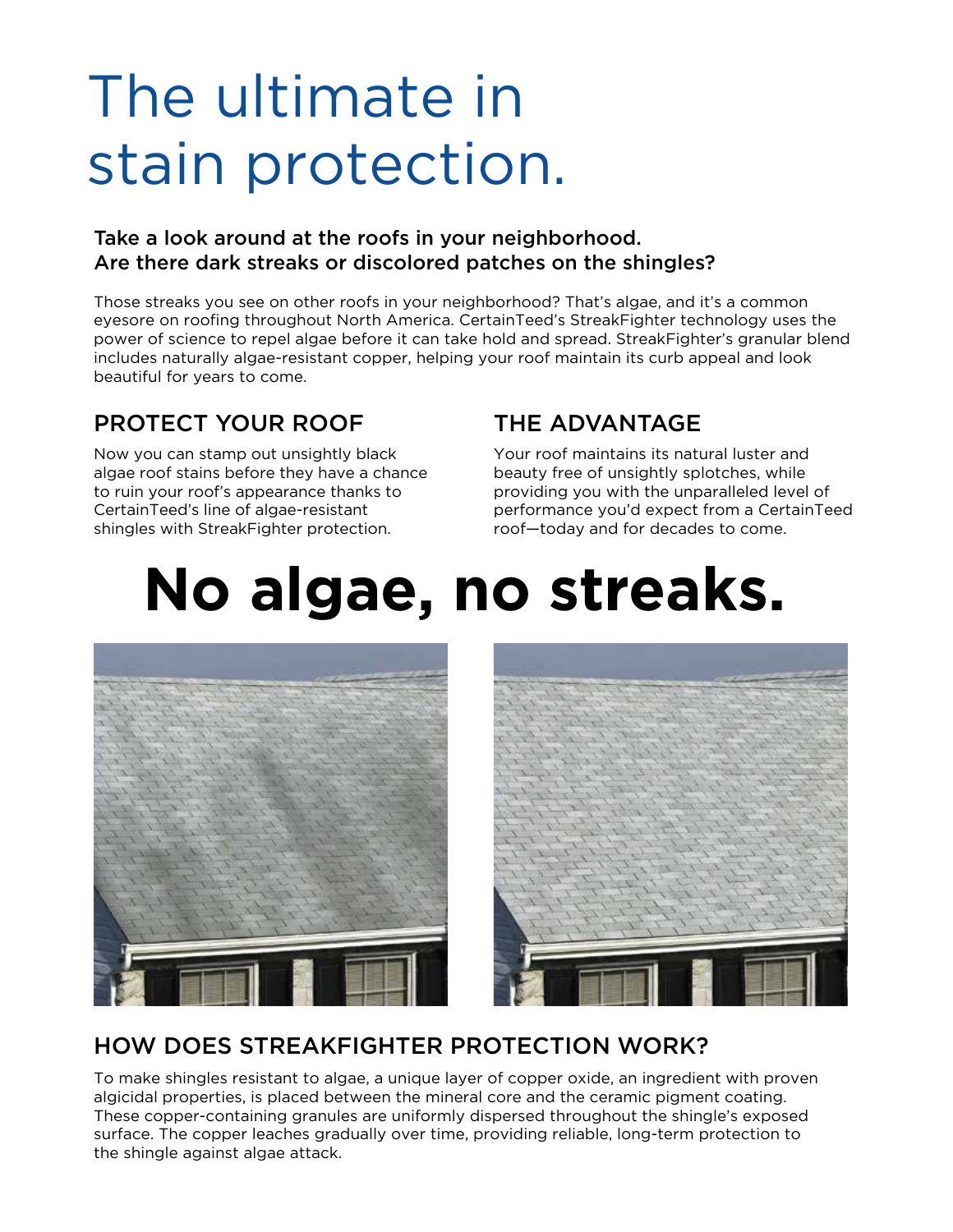## AVAILABLE IN ALL STYLES.

CertainTeed shingles are available in a wide variety of styles from traditional three-tab strip shingles to designer laminate shingles to the industry's most prestigious, heavyweight asphalt luxury shingles.

No matter what color or style of CertainTeed shingle you choose, you can rest assured your new roof with StreakFighter will retain its good looks and color for many years to come.

### WARRANTY PROGRAMS DON'T COME ANY BETTER THAN THIS.

In addition to our standard limited warranty terms, CertainTeed offers unique, up-front SureStart™ protection against manufacturing defects in the early years following installation when you need it most.\*

Importantly, all CertainTeed shingles with StreakFighter protection carry a limited warranty against contamination from blue-green algae during the first 10 or 15 years (depending on the product). CertainTeed warrants that algae-resistant shingles will remain free from blue-green algae during this period and will pay, without proration, the reasonable cost to replace or clean the affected shingles.

#### **How can we make such a commitment?**

CertainTeed shingles have been meticulously developed, and they are tested and re-tested for resistance to algae. What's more, our shingles are checked after every production run for an effective amount of copper content, and they are constantly monitored in field conditions to ensure the shingles you purchase meet the highest possible standards.

*\*See actual warranty for specific details and limitations.*

## CALL NOW

For more information on CertainTeed shingles with StreakFighter protection, please call 1-800-782-8777 today.

### THREE THINGS EVERY HOMEOWNER SHOULD KNOW ABOUT CERTAINTEED SHINGLES WITH STREAKFIGHTER PROTECTION:

- **1.** They help maintain the natural beauty and coloration of your roof.
- 2. They eliminate the need for costly and time-consuming algae cleaning maintenance.
- **3.** They are covered by the strongest warranty.

## THREE THINGS EVERY HOMEOWNER SHOULD KNOW ABOUT UNPROTECTED SHINGLES:

- **1.** They are highly susceptible to unsightly black staining, smears, blotches and streaks due to algae spores.
- 2. They can dramatically decrease your home's curb appeal.
- **3.** They can potentially shorten the useful life of your shingles.

## **StreakFighter®**

**Algae Resistance** 

Ceramic coating

Copper layer

Granule with **Streak***Fighter* **Technology** 

Mineral core